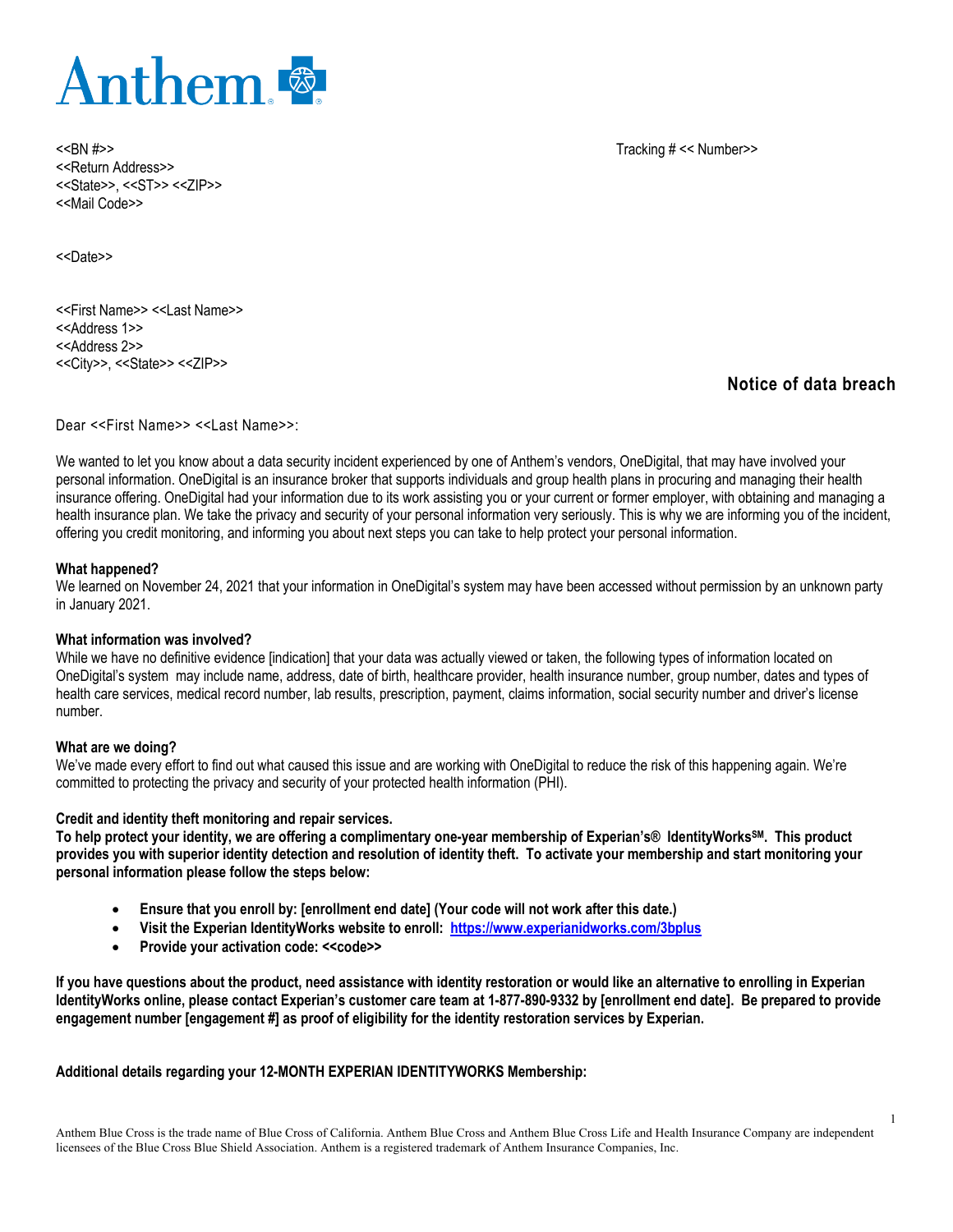# Anthem<sup>®</sup>

**A credit card is not required for enrollment in Experian IdentityWorks.**

**You can contact Experian immediately regarding any fraud issues, and have access to the following features once you enroll in Experian IdentityWorks:**

- **Experian credit report at signup: See what information is associated with your credit file. Daily credit reports are available for online members only.\***
- **Credit Monitoring: Actively monitors Experian file for indicators of fraud.**
- **Internet Surveillance: Technology searches the web, chat rooms & bulletin boards 24/7 to identify trading or selling of your personal information on the Dark Web.**
- **Identity Restoration: Identity Restoration specialists are immediately available to help you address credit and non-credit related fraud.**
- **Experian IdentityWorks ExtendCARETM: You receive the same high-level of Identity Restoration support even after your Experian IdentityWorks membership has expired.**
- **Up to \$1 Million Identity Theft Insurance\*\*: Provides coverage for certain costs and unauthorized electronic fund transfers.**

# **What you can do**

We have no reason to believe that someone will misuse your health care data because of what happened. But if you notice anything in your health records or explanation of benefits (EOBs) that doesn't look right, please tell us right away.

# **For more information**

We regret this happened and we want you to know we're here for you. If you have questions or need our help, just call the Member Services number on your ID card.

*See the next pages for how to order a copy of your credit report, learn how to prevent identity theft and get help in your language.*

Wishing you the best of health,

Privacy Professional Anthem Blue Cross Blue Shield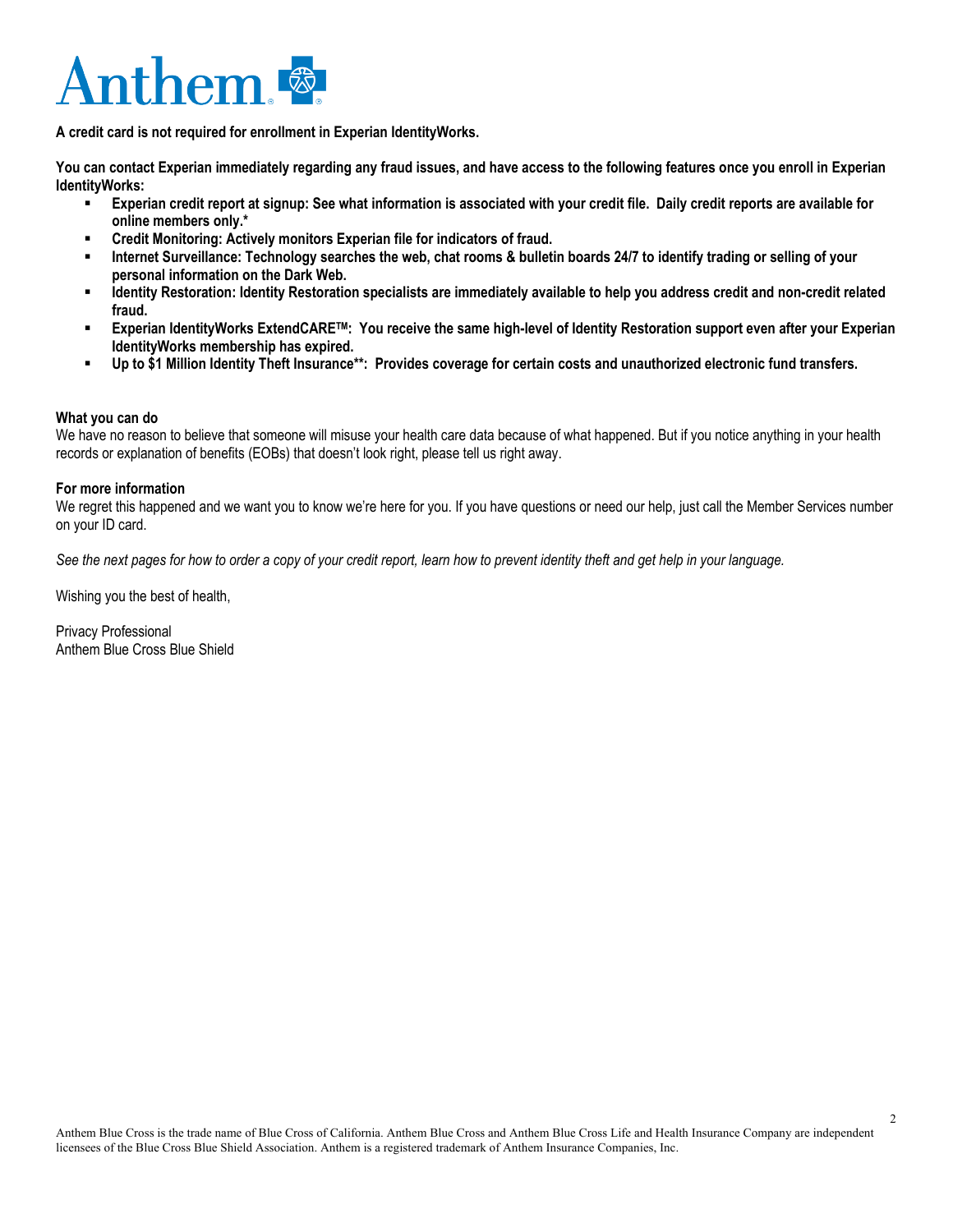

# **Other important information**

Even if you don't feel the need to sign up for the credit monitoring service, we suggest that you check statements from your accounts, and from time to time, get your credit report from one or more of the national credit reporting companies. You may get a free copy of your credit report in these ways:

- Online at **annualcreditreport.com**.
- Call **1-877-322-8228**.
- Mail an *Annual Credit Report Request* form (forms are at **annualcreditreport.com**) to: Annual Credit Report Request Service P.O. Box 105281 Atlanta, GA 30348-5281

# **You also may get a copy of your credit report from one or more of these three national credit reporting companies:**

| Equifax                | Experian        | Transunion        |
|------------------------|-----------------|-------------------|
| P.O. Box 740241        | P.O. Box 9532   | P.O. Box 2000     |
| Atlanta, GA 30374-0241 | Allen, TX 75013 | Chester, PA 19022 |
| 800-685-1111           | 888-397-3742    | 800-916-8800      |
| equifax.com            | experian.com    | transunion.com    |
|                        |                 |                   |

# **You can learn how to prevent identity theft in these three ways**

**1. Visit the Federal Trade Commission website at ftc.gov, call 1-877-ID-THEFT (438-4338) or write to this address:** Federal Trade Commission 600 Pennsylvania Avenue NW Washington, DC 20580

# **2. Contact or visit your state's regulator website for consumer protection:**

# **In Maryland:**

Visit the Maryland Office of the Attorney General website a[t www.marylandattorneygeneral.gov/Pages/IdentityTheft/default.aspx](http://www.marylandattorneygeneral.gov/Pages/IdentityTheft/default.aspx) or call **1-888-743-0023**.

Write to this address: Identify Theft Unit Maryland Office of the Attorney General 200 St Paul Place 16th Floor Baltimore, MD 21202

### **In New York:**

Visit the New York Attorney General's Office website a[t ag.ny.gov](file://nhusers/home/AD94675/Privacy%20Office%20General/ag.ny.gov) or call 1-800-771-7755.

Write to this address: Office of the Attorney General The Capitol Albany, NY 12224-0341

# **In North Carolina:**

Visit the North Carolina Attorney General's Office website a[t www.ncconsumer.org/resources/state/attorney-generals-office-consumer-protection](http://www.ncconsumer.org/resources/state/attorney-generals-office-consumer-protection-division.html)[division.html](http://www.ncconsumer.org/resources/state/attorney-generals-office-consumer-protection-division.html) or call **1-877-566-7226**.

## Write to this address:

Anthem Blue Cross is the trade name of Blue Cross of California. Anthem Blue Cross and Anthem Blue Cross Life and Health Insurance Company are independent licensees of the Blue Cross Blue Shield Association. Anthem is a registered trademark of Anthem Insurance Companies, Inc.